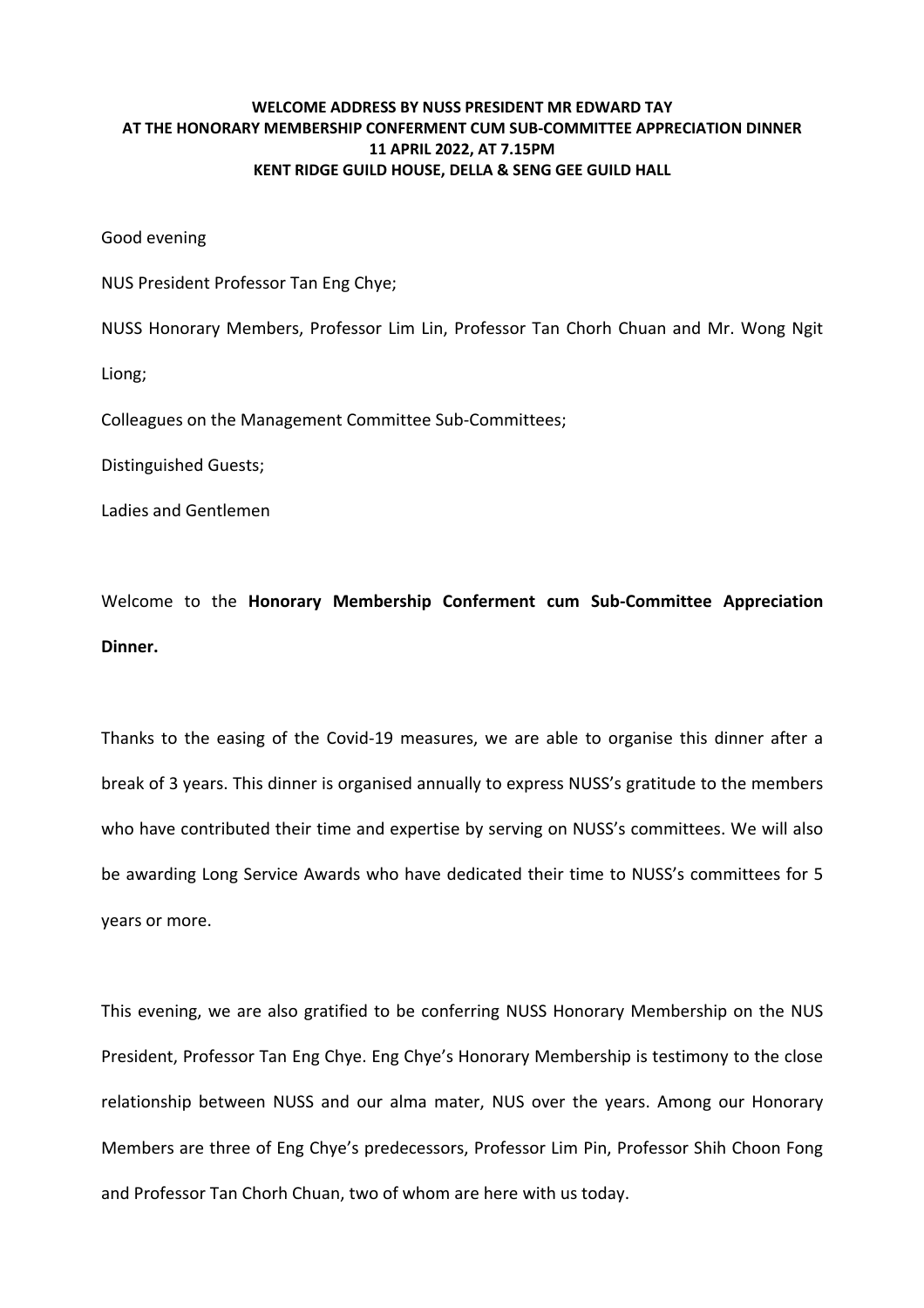Like most other organisations, NUSS experienced numerous challenges since the onset of Covid‐19 in 2020. Many of our activities had to be put on hold. At the same time, NUSS managed to navigate these challenges to move numerous activities online and work around the restrictions to organise other activities. We are thankful to the Sub‐Committee members for their support.

I will touch on some of the highlights for 2021.

The **Alumni Development Sub‐Committee** worked with the NUS Yong Siew Toh Conservatory of Music on its eighth instalment of Beyond the Score: 'Simple Gifts and Springs of Transcendence' on 25 November 2021. This was the first time Beyond the Score was held online, with a fundraising aspect. The concert, livestreamed on our YouTube Channel, raised over \$400,000, exceeding the initial target of \$250,000. The proceeds helped establish several bursaries which will assist NUS undergraduates in financial need. The NUSS‐NUS Mentorship Programme welcomed a total of 116 mentors and 186 mentees for the 2021/2022 academic year.

The **Community Care & Cultural Sub‐Committee** actively supported NUSS' two adopted charities – Dover Park Hospice (DPH) and Children's Wishing Well (CWW), through various activities in 2021. Most notably, in conjunction with the NUS Day of Service on 4 September, volunteers delivered special care packs and bento lunch sets to 44 beneficiaries and their caregivers under DPH. Another group chaperoned 15 child beneficiaries from CWW on an educational visit to the NUS Food Science & Technology Lab.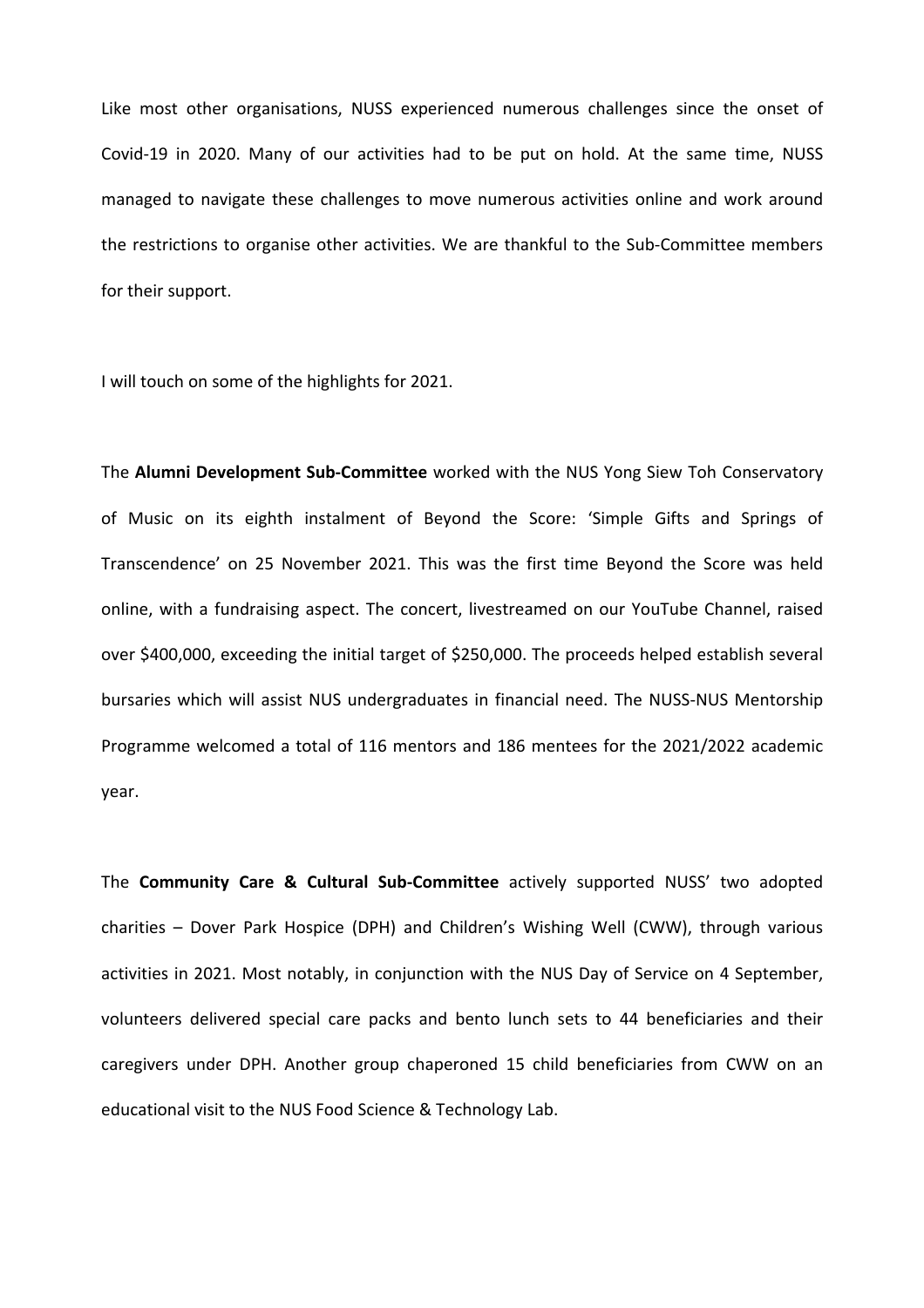Our newest Sub‐Committee, the **Communities of Practice Sub‐Committee** hit the ground running by organising a series of online and on‐site talks targeted towards professionals in the Human Resource industry. In June 2021, the Sub‐Committee organised a Virtual Career Fair featuring HR directors from various multi‐national companies and members tuned in to find out about possible career opportunities. This Sub‐Committee is also in the process of forming another Community of Practice, more details of which will be released over the next few weeks.

Our **Digital Transformation Sub‐Committee** kept busy at work to deliver the Club Management System to improve the efficiency of the Society's operations. In 2021, the NUSS mobile application was launched to serve as a virtual membership card as well as an additional platform for members to update their personal profiles and check their Statements of Accounts on the go.

**The Intellectual Pursuit & Lifelong Learning Sub‐Committee** organised various online and on‐ site talks and dialogue sessions. The key dialogue sessions included:

- ‐ The NUSS Professorship Lecture with Professor Manu Kapur on The Future of Learning;
- ‐ Silicon Valley Tech Series: Tech Current and Forward Trends; and
- ‐ NUHS Medical Series: Medical conditions that effect mobility and ways to combat these medical problems.

## **Looking ahead**

As the nation gradually eases on its COVID‐19 restrictions, our Society has slowly reinstated some of its activities. Our Section Nights have resumed, with social distancing measures in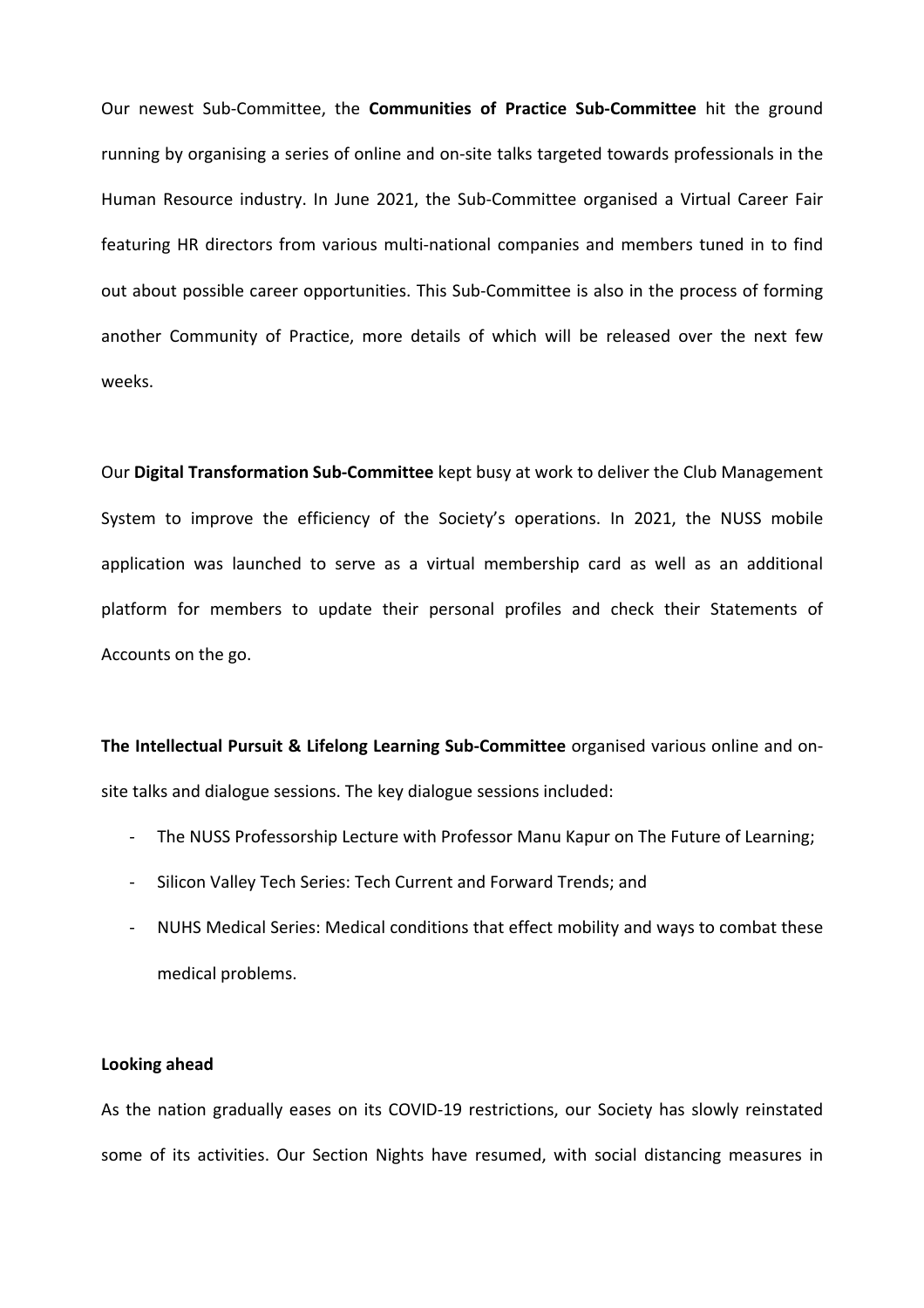place, and the NUSS Choir recently held their Choir Performance at Della & Seng Gee Guild Hall on 19 March. Live music performances have also resumed at our Bars at Kent Ridge and Suntec City Guild Houses.

I'm sure many of us are looking forward to more sports and recreational activities to come, as these the activities that enable us to forge closer bonds with one another and grow as a community. To name a few, sports tournaments and inter‐club competitions, and more performance by the Choir, DramaWorks and Music Sections.

On a final note, NUSS will organise a series of fund‐raising events, starting from a Charity Golf Tournament organised by the NUSS Golf Section, to raise a minimum sum of \$250,000 towards a new endowed bursary to be launched, namely the NUSS Bursary.

I had previously announced that Mr. Roy Higgs will be leaving us after 8 years with NUSS. I am grateful to Roy for contemplating, as far back as 4 years ago, the issue of succession which working with the Exco to appoint a potential successor, Ms. Clara Tan, first as Chief Financial Officer and now as the Chief Executive Officer (Designate). Thank you, Roy for your dedicated 8 years to NUSS.

Once again to the Sub‐Committees, thank you for your continued dedication and contribution to NUSS. Without your help, the programmes and initiatives mentioned earlier would not have been possible.

With your help, let's strive for a better year for NUSS!